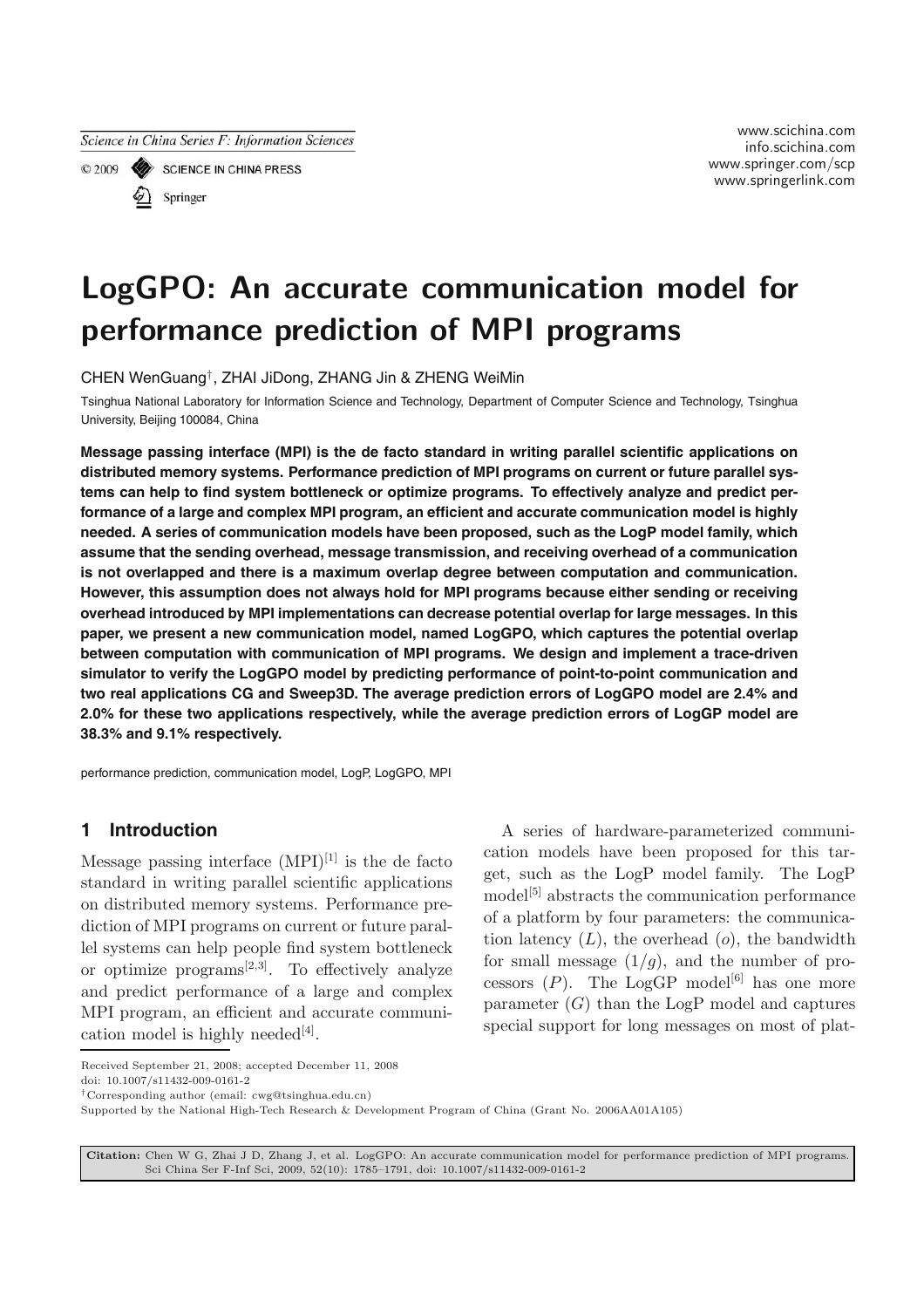forms. The effects of network contention on communication cost are analyzed in LoPC model<sup>[7]</sup> and  $LoGPC$  model<sup>[8]</sup>.

Although these models show good accuracy for low-level communication libraries such as Active Message or Elan Library, hardware-parameterized models ignore the increasing effects of highlevel communication libraries, such as MPI, on communication cost. To address this problem, some software-parameterized models have been proposed, such as  $LogGPS \text{ model}^{[9]}$  and  $Log_nP$ model<sup>[10]</sup>. LogGPS model analyzes the communication cost needed for different protocol switching in MPI programs.  $Log_nP$  model considers the cost of memory operations for non-continuous messages transmission.

Non-blocking communication is widely used to hide communication latency through overlapping useful computation in MPI programs. The potential overlap degree of computation and communication can have great impact on communication performance of MPI programs. However, most contemporary MPI implementations are not able to provide true overlap between computation and communication even with nonblocking message passing interface. In fact, significant communication overhead can be introduced at actual message transmission.

The overlap degree are determined by the strategy of communication progress, communication protocol and transfer mechanism inside MPI implementations. Traditional communication models ignore the effect of overlap on communication cost, such as overhead caused by progression strategies and underlying communication protocols. They normally assume that maximum overlap degree between computation and communication. However, this assumption does not always hold for MPI programs because either sending or receiving overhead introduced by MPI implementations can decrease potential overlap for large messages. As a result, the performance predicted with these models are unrealistic. Figure 1 shows an example. If the computation time is large enough, the communication cost can be ignored with LogGP models. In fact, significant overhead can be introduced at both sending process (PROCESS 0) and receiving process (PROCESS 1) when rendezvous protocol and dependent communication progress are taken.

| PROCESS <sub>0</sub>               | PROCESS <sub>1</sub>               |
|------------------------------------|------------------------------------|
| #include "mpi.h"<br>MPI Barrier(); | #include "mpi.h"<br>MPI Barrier(); |
| MPI Isend();                       | Computation;                       |
| Computation;                       | MPI Irecv();<br>Compuation;        |
| $MPI$ Wait $()$ ;                  | $MPI$ Wait $()$ ;                  |

**Figure 1** An example of overlap of computation and communication.

Thus, it is clear that existing models fail to make accurate prediction for MPI programs and a new communication model is desired. This paper makes the following contributions:

• We propose the LogGPO model which extends the LogGP model by capturing the overhead caused by high-level communication library and characterize the potential overlap between computation and communication in MPI programs.

• To verify our proposed model, we design and implement a trace-driven simulator,  $SIM-MPI<sup>[11]</sup>$ , which can help developers to analyze and predict performance of MPI programs. The underlying communication models used by SIM-MPI are configurable. We have implemented both LogGP and LogGPO models in the simulator.

*•* We compare our LogGPO model with the LogGP model on two experimental platforms with both microbenchmarks and real applications. The prediction results based on LogGPO model are significantly more accurate than LogGP model.

The rest of this paper is organized as follows: The LogGPO model is described in section 2. In section 3 we present our experimental results for model verification. Some conclusions are given in section 4.

## **2 Modeling communication cost in MPI programs**

#### **2.1 The structure of LogGPO model**

In order to analyze the communication cost accu-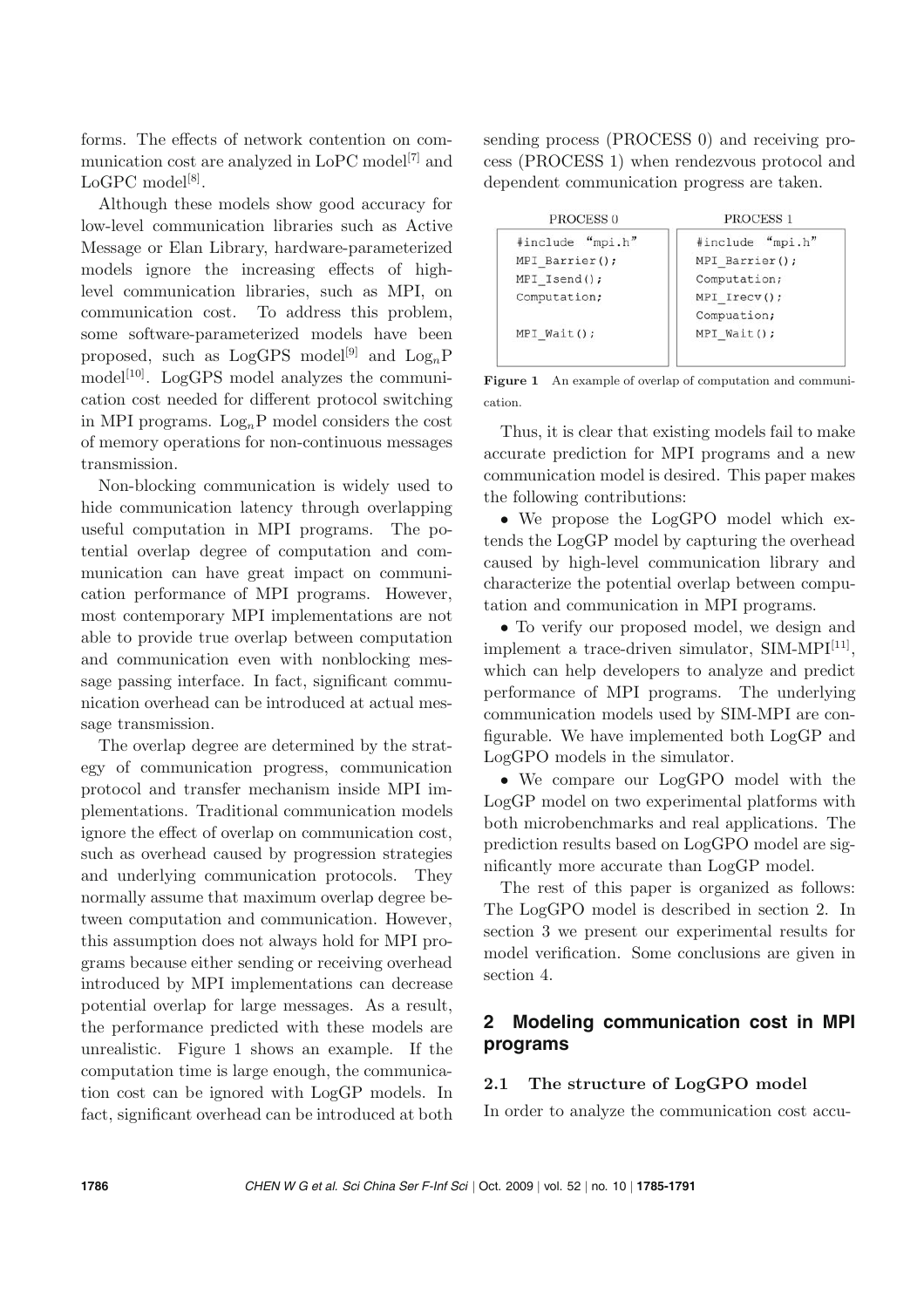rately, we propose the LogGPO model. For the parameters in LogGP model, please refer to ref. [6].

**Difference between LogGP and LogGPO model.** Compared with the LogGP model, the LogGPO model has the following additional parameters:

*•* Parameter *Scp*, defined as the strategy of communication progress supported in MPI implementations. The strategy can be dependent communication progress (DCP) or independent communication progress (ICP).

*•* Parameter *T<sup>m</sup>*, defined as the transfer mechanism taken for actual message transmission. It can be a type of T, TA, RAT and  $RTA^{[11]}$ .

*•* Parameter *S*, defined as the switching point of eager protocol and Rendezvous protocol.

We redefine the parameter *O* in the LogGP model. First, we distinguish the sending overhead and receiving overhead,  $O_s$  and  $O_r$ . Second, besides the processor overhead, the overhead in Log-GPO also includes synchronization cost, blocking time and message transmission time. The detailed parameters are listed in Table 1. *<sup>O</sup><sup>s</sup>* and *<sup>O</sup><sup>r</sup>* are total overhead incurred to send or receive a message.  $O_{sw}$  and  $O_{rw}$  are overhead incurred in the routine of MPI<sub>-</sub>Wait, which can include blocking time, synchronization time, etc.  $O_i$  is the overhead of initializing the underlying device to process a message, which varies with the message size. *O*<sup>-</sup><br>is the exerched for processing a control message is the overhead for processing a control message. Normally, it has a constant value.

The strategy of communication progress, transfer mechanism and communication protocol together determine the potential overlap degree of computation and communication in MPI programs. We define the overlap ratio of computation to communication as

$$
R_o = \frac{\text{comp}}{(\text{comp} + O)}.
$$

Besides, the gap (*g*) has little effect on the communication cost of high-level communication routines. Therefore, we disgard *g*.

## **2.2 Communication costs under the model**

In this section, we primarily analyze the communication costs and potential overlap ratio of the program. We assume that the underlying communication devices support offload function, and that the duration of user computation inserted is large enough.

**Table 1** Tokens used in modeling communication costs with LogGPO model

| Token          | Description                                     |
|----------------|-------------------------------------------------|
| К              | Message size (Byte)                             |
| $T_c$          | Total comm. cost for a msg. transmission        |
| $O_{s}$        | Total overhead incurred at the sending end      |
| $O_r$          | Total overhead incurred at the receiving end    |
| O'             | Overhead for processing a control message       |
| $O_i$          | Initialization overhead to start a transmission |
| O <sub>c</sub> | Overhead for memory copy                        |
| $O_{sw}$       | Overhead in routine of sending MPI Wait         |
| $O_{rw}$       | Overhead in routine of receiving MPI Wait       |
| $T_{s}$        | Arrival time of MPL Isend                       |
| $T_r$          | Arrival time of MPL Irecv                       |
| $T_{sw}$       | Arrival time of the sending MPI Wait            |
| $T_{rw}$       | Arrival time of the receiving MPI Wait          |
| $R_{\alpha}$   | Overlap ratio of comp. to comm.                 |
| $R_{so}$       | Overlap ratio at the sending end                |
| $R_{ro}$       | Overlap ratio at the receiving end.             |
| comp           | The user computation                            |



**Figure 2** Communication cost in eager protocol  $(T_m = T)$ .

2.2.1 Eager protocol. When  $K \leqslant S$ , eager protocol is taken in Figure 2. For eager protocol, messages are normally copied to pre-defined buffer of receiving process directly and receiving process need to copy messages to user buffer. This process is finished at the routine of MPI Wait. So,  $O<sub>c</sub>$  will get larger for large message. The strategy of communication progress has little effect on eager protocol. Eager protocol can get much larger overlap ratio for small messages.

$$
O_s = O_i + O_{sw} = O_i,
$$

*CHEN W G et al. Sci China Ser F-Inf Sci |* Oct. 2009 *|* vol. 52 *|* no. 10 *|* **1785-1791 1787**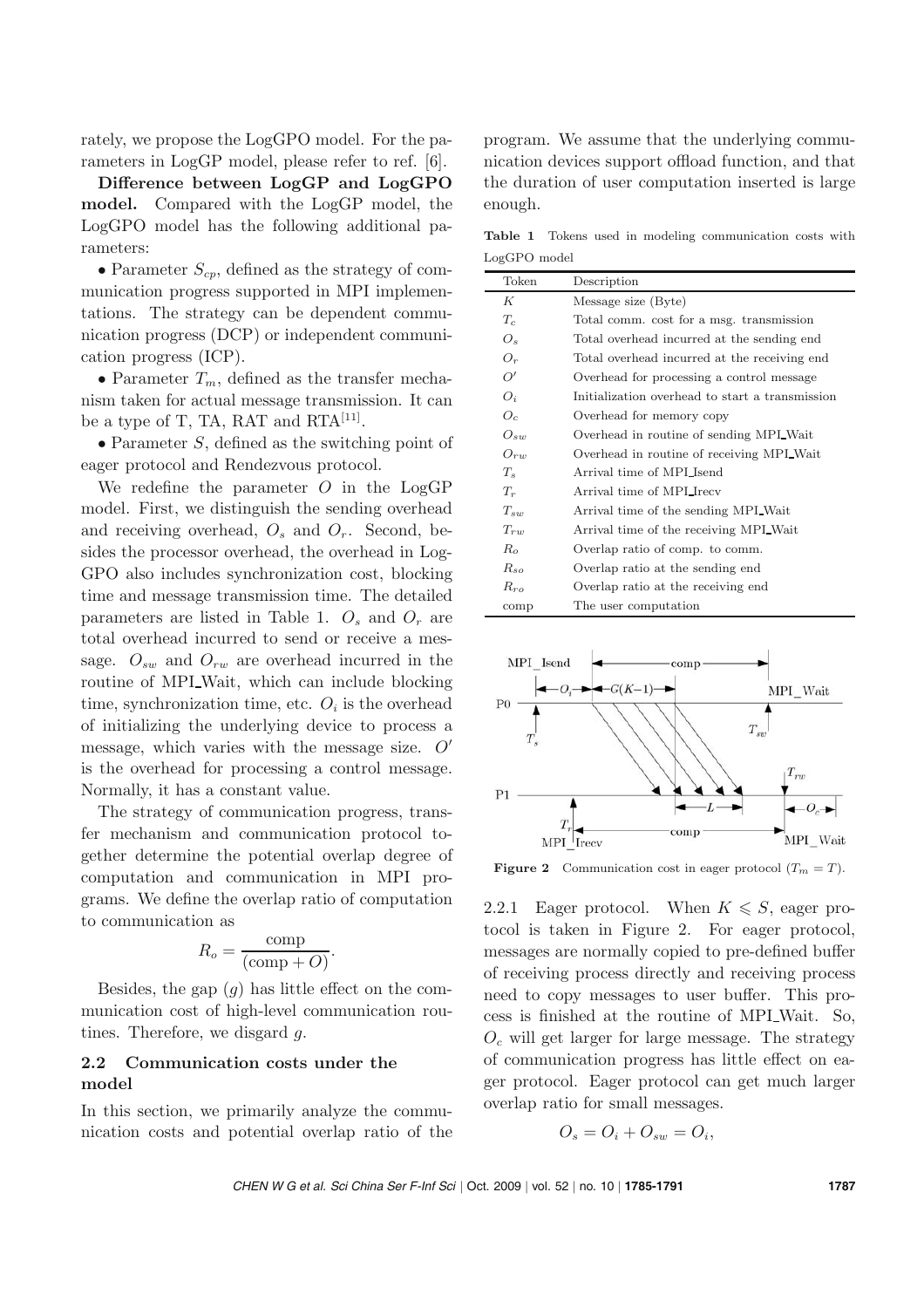$$
O_r = O_c,
$$
  
\n
$$
T_c = O_i + G(K - 1) + L + O_c,
$$
  
\n
$$
R_{so} = \text{comp}/(\text{comp} + O_i),
$$
  
\n
$$
R_{ro} = \text{comp}/(\text{comp} + O_c).
$$

2.2.2 Rendezvous protocol. When  $K > S$ , ren-<br>dozvous protocol is taken. First, we will applyze dezvous protocol is taken. First, we will analyze  $S_{cp}$  =DCP and  $T_m$  =RAT.  $O_{sw}$  and  $O_{rw}$  are determined by the arrival time of MPI Irecv. If MPI Irecv arrives after the arrival of the REQ message, MPI Irecv will send the ACK message to the sending process in Figure  $3(a)$ . Otherwise, the MPI Irecv will do nothing and return immediately in Figure  $3(b)$ . MPI\_Wait cannot transfer the message with RDMA WRITE until it receives the ACK message.  $T_r - T_{sw}$  and  $T_{rw} - T_{sw}$  are the blocking time due to load imbalance.  $2O' + L$  is the syn-<br>chronization cost for reproduces protocol. These chronization cost for rendezvous protocol. These overhead decreases the potential overlap in MPI programs.

If  $T_r > (T_s + O' + L)$ , the overhead and commu-<br>cation cost are nication cost are

$$
O_{sw} = (T_r - T_{sw}) + 2O' + L + O_i + G(K - 1),
$$
  
\n
$$
O_s = O' + O_{sw},
$$

$$
O_r = 2O' + O_{rw} = 2O',
$$
  
\n
$$
T_c = 2(2O' + L) + (T_r - T_{sw}) + O_i
$$
  
\n
$$
+ G(K - 1) + L
$$
  
\n
$$
= 4O' + 3L + (T_r - T_{sw}) + O_i + G(K - 1).
$$

If  $T_r \leq (T_s + O' + L)$ , the overhead and commu-<br>
costance and communication cost are:

$$
O_{sw} = (T_r - T_{sw}) + 2O' + L + O_i + G(K - 1),
$$
  
\n
$$
O_s = O' + O_{sw},
$$
  
\n
$$
O_{rw} = 2O' + L + O_i + G(K - 1),
$$
  
\n
$$
O_r = O' + O_{rw},
$$
  
\n
$$
T_c = 2(2O' + L) + (T_{rw} - T_{sw})
$$
  
\n
$$
+ O_i + G(K - 1) + L
$$
  
\n
$$
= 4O' + 3L + (T_{rw} - T_{sw}) + O_i + G(K - 1).
$$

For  $S_{cp}$  =DCP and  $T_m$  =RAT, the overlap ratio of sending process is dependent on the load balance of different progresses. The first case has larger overlap ratio due to less receiving overhead  $O_r$ , while the second case has a smaller overlap ratio. The total communication cost has little change for these two cases.



**Figure 3** Communication cost in rendezvous protocol  $(T_m = RAT, S_{cp} = DCP)$ . (a)  $T_r > (T_s + O' + L)$ ; (b)  $T_r \le (T_s + O' + L)$ .

**1788** *CHEN W G et al. Sci China Ser F-Inf Sci |* Oct. 2009 *|* vol. 52 *|* no. 10 *|* **1785-1791**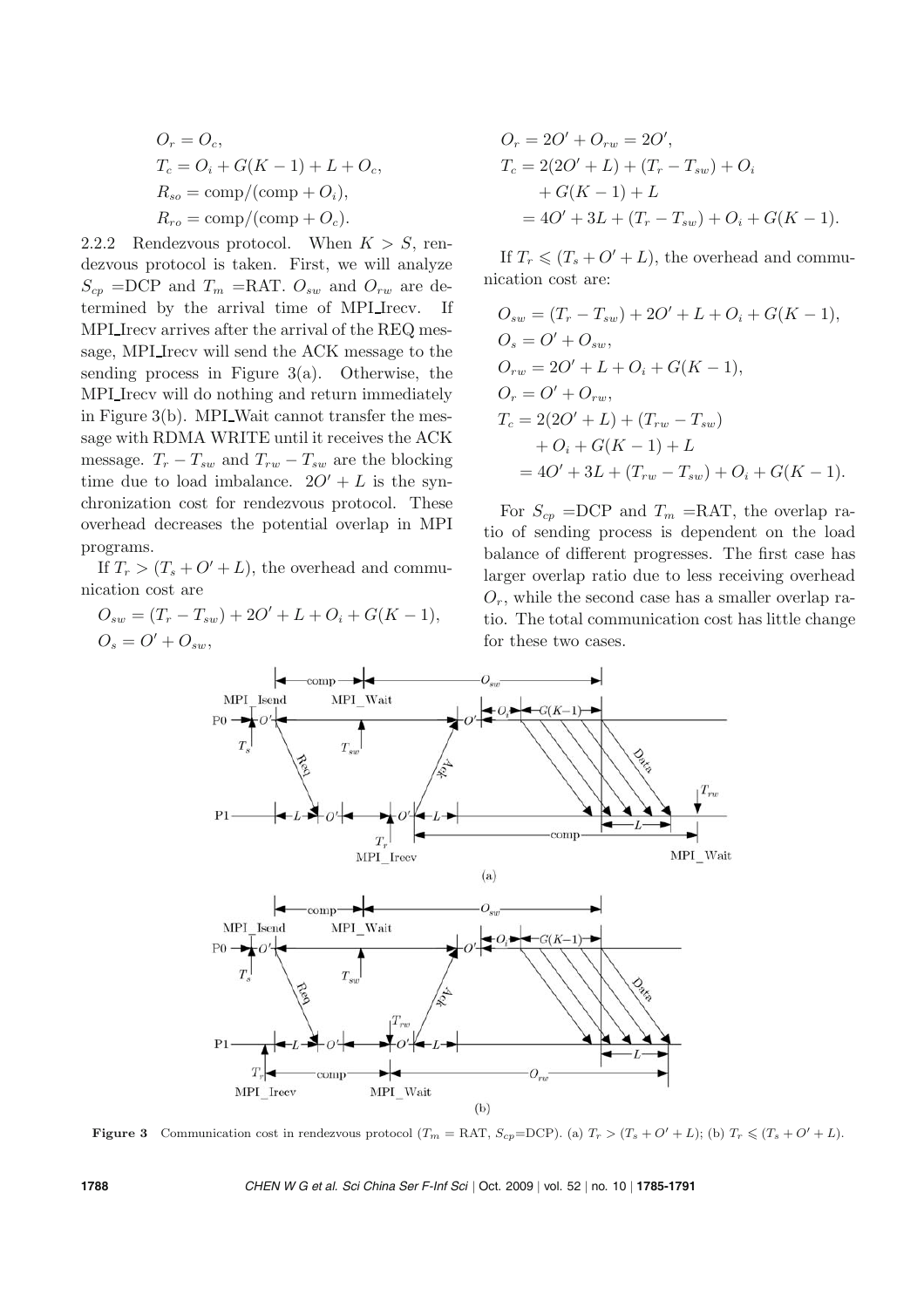

**Figure 4** Communication cost in rendezvous protocol  $(T_m = RTA, S_{cp} = ICP)$ .

Next, we analyze the communication cost and overlap ratio with the support of independent communication progress. Normally, interruption or helper thread can be used to make independent progress. From Figure 4, we can find that the sending end has a much larger overlap ratio. And the receiving end is determined by the value of  $O_i$ . Although the receiving end can make progress independently, it must introduce overhead when processing interruption, etc.

The overhead and communication cost are calculated here:

$$
O_s = O' + O_{sw} = 2O',
$$
  
\n
$$
O_r = O' + O_{rw} = 2O' + O_i,
$$
  
\n
$$
T_c = 2(2O' + L) + O_i + G(K - 1) + L.
$$

#### **3 Experimental details**

#### **3.1 Experimental platforms**

Our experimental platforms are two cluster servers, named Explorer3 and Dawning 4000A. Explorer3 is a 128-node 1.3 GHz Itanium2 cluster server connected by 10 Gbps Infiniband network. MPI over Infiniband is MVAPICH-0.9.2. The Dawning 4000A server consists of 512 nodes connected with Myrinet. Each node has four 2.2 GHz AMD Opteron850 processors. MPI over GM uses GM-2.1.2 with MPICH-1.2.6.

In order to analyze the performance of MPI programs with our model, we have designed and implemented a simulator SIM-MPI, which can be downloaded from website (http://www.hpctest.org.cn/ resources/sim-mpi.tgz). The details about SIM- MPI can be found from its documents. The LogGP parameters are tested with logp mpi benchmark tool provided by Kielman et al.<sup>[12]</sup>.

#### **3.2 Performance prediction with LogGPO**

3.2.1 Point-to-point communication. We predict the performance of point-to-point communication with the derived LogGPO model parameters and compare this prediction with that of LogGP model. We use the Intel MPI Benchmark version 3.0 (IMB-3.0) to test the time of ping-pong program.

Figure 5(a) shows the P2P communication prediction with LogGPO model and LogGP model on the Explorer3 platform. On this platform the transfer mechanism of TA is used for small messages (*<*4 KB) and RPUT is used for large messages. Moreover, independent progress is not supported for large messages. So, a large overhead will be introduced in the course of communication which can overlap with message transmission. The LogGP model ignores this characteristic, so the predicted result is inaccurate. For messages larger than 4 KB, the predicted result with LogGP model is almost 3 times of the actual communication cost. The reason is that both the sending and receiving routines overlap with message transmission after the synchronization point. Our LogGPO shows high accuracy for all messages. The average relative error of our model is 3.2% for all of messages on Explorer3 platform. Figure 5(b) shows the results on Dawning 4000A platform. Our model shows a high accuracy on Dawning 4000A platform also, and the average relative error of our model is 3.7%. The mechanism of T is used for small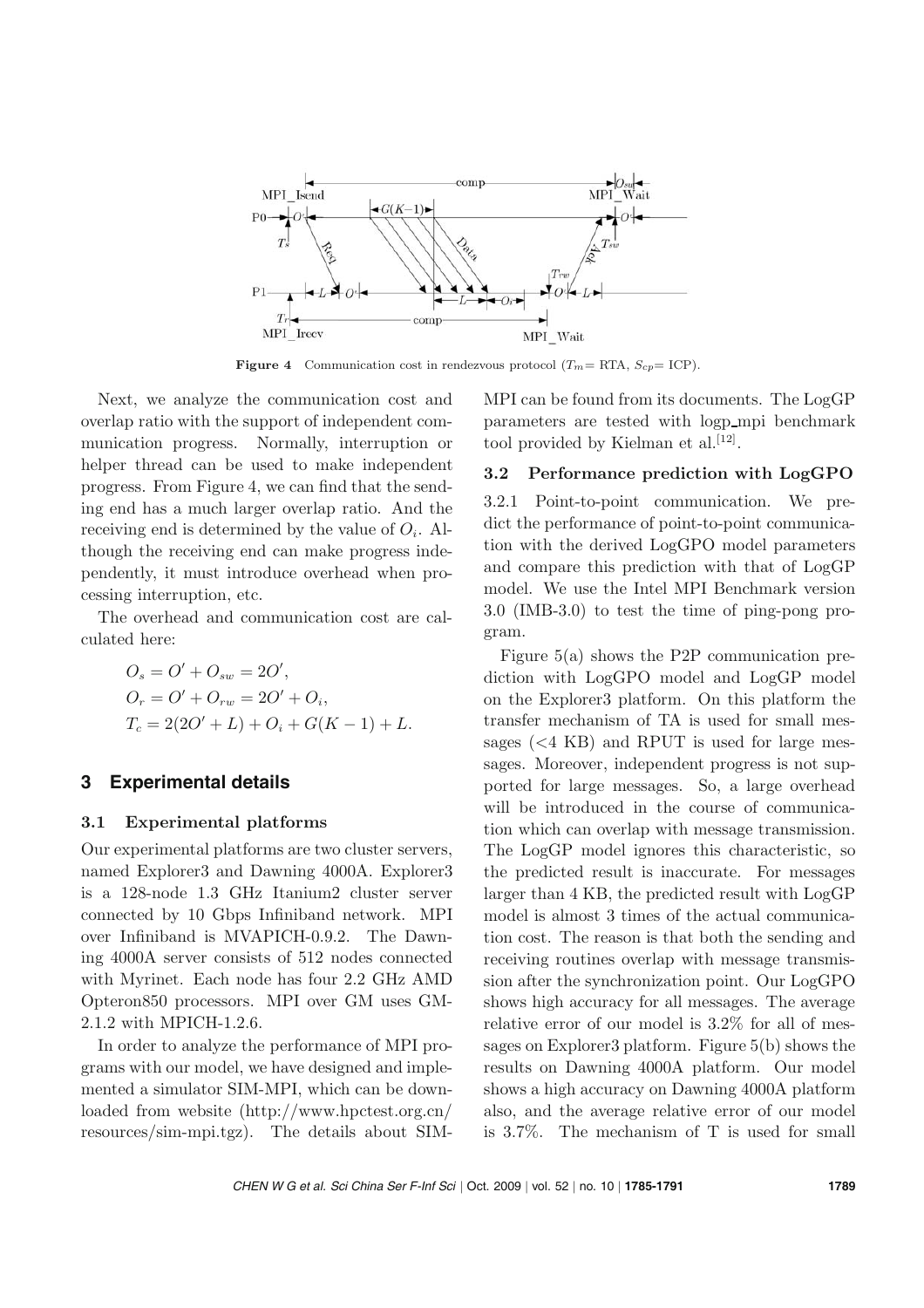messages (*<*32 KB) at this platform and RAT is used for large messages. Independent progress is also not supported on this platform. So, for small messages, the LogGP model also shows acceptable predicted accuracy. But, for large messages, the LogGP model has significant errors.

3.2.2 Real applications. In this section, we compare the predicted accuracy of different communication models for applications with SIM-MPI simulator on Explorer3 Platform. The NPB CG kernel<sup>[13]</sup> and Sweep3D<sup>[4]</sup> are taken for validation. The CG kernel is used to find an estimate of the largest eigenvalue of a symmetric positive definite sparse matrix with a random pattern of nonzero. The data set is class C. Sweep3D is a threedimensional particle transport problem. We collected the communication and computation traces of applications with SIM-MPI instrumentation library. These traces are used to predict the performance of MPI programs based on underlying communication models. The results are shown in Figure 6.

The LogGPO model is very accurate for both CG and Sweep3D programs. For CG program, the average error of LogGPO model is 2.4% and the maximum error is 6.6%, while those of the LogGP model are 38.3% and 65.3% respectively. For Sweep3D program, the average error of Log-GPO model is 2.0% and the maximum error is 6.8%, while those of the LogGP are  $9.1\%$  and  $14.1\%$ respectively.

From Figure 6, the error of LogGP model for CG becomes larger as the number of processes increases, while the error decreases for Sweep3D. This is due to the communication patterns in applications. The message size in CG of class C is very large. Most of them are 150 or 300 KB. Furthermore the volume of communication increases with the number of processes. So, the communication overhead accounts for a large percentage of



**Figure 5** Measured vs. predicted time of IMB-3.0 Ping-Pong communication with LogGPO and LogGP models. (a) Exploer3 platform; (b) Dawning 4000A platform.



**Figure 6** Measured vs. predicted time of real applications with LogGPO and LogGP models. (a) NPB CG Class C; (b) Sweep3D: 50*×*50*×*50.

**1790** *CHEN W G et al. Sci China Ser F-Inf Sci |* Oct. 2009 *|* vol. 52 *|* no. 10 *|* **1785-1791**